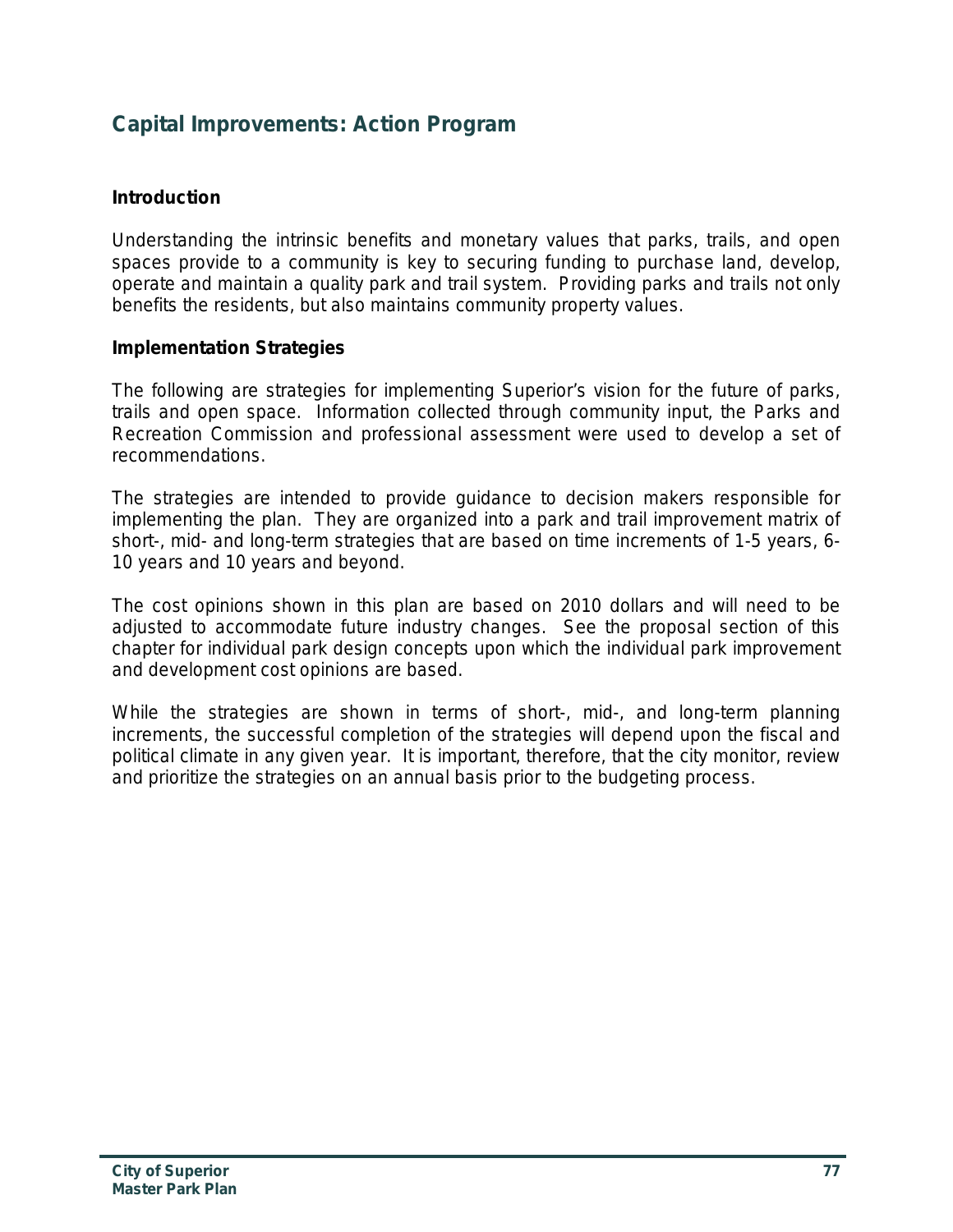# **Capital Improvement Schedule**

|                                 |                  | Short-term<br>$(1-5$ Years)<br><b>High Priority</b> | Mid-term<br>(6-10 Years)<br><b>Medium Priority</b> | Long-term<br>$(10$ Years +)<br><b>Low Priority</b> |
|---------------------------------|------------------|-----------------------------------------------------|----------------------------------------------------|----------------------------------------------------|
|                                 | <b>ESTIMATED</b> |                                                     |                                                    |                                                    |
| <b>GENERAL</b>                  | <b>COST</b>      |                                                     |                                                    |                                                    |
|                                 |                  |                                                     |                                                    |                                                    |
| <b>SPECIFIC PARKS</b>           |                  |                                                     |                                                    |                                                    |
| 18th & Oakes Park               |                  |                                                     |                                                    |                                                    |
| Park Signage                    | \$7,500          | X                                                   |                                                    |                                                    |
| Site Furnishings                | \$3,500          |                                                     | X                                                  |                                                    |
| Site Lighting                   | \$5,000          | $\mathsf{X}$                                        |                                                    |                                                    |
| Play Equipment                  | \$35,000         |                                                     | X                                                  |                                                    |
| Play Area Surfacing             | \$22,000         |                                                     | X                                                  |                                                    |
| <b>Tree Planting</b>            | \$1,000          |                                                     | X                                                  |                                                    |
| <b>Overlay Basketball Court</b> | \$9,500          | X                                                   |                                                    |                                                    |
| Pavilion                        | \$30,000         |                                                     |                                                    | $\sf X$                                            |
| <b>SUBTOTAL</b>                 | \$113,500        |                                                     |                                                    |                                                    |
|                                 |                  |                                                     |                                                    |                                                    |
| <b>Benny Peterson</b>           |                  |                                                     |                                                    |                                                    |
| Park Signage                    | \$7,500          |                                                     |                                                    | X                                                  |
| Site Furnishings                | \$3,500          |                                                     | X                                                  |                                                    |
| Site Lighting                   | \$5,000          | X                                                   |                                                    |                                                    |
| Play Equipment                  | \$35,000         |                                                     | X                                                  |                                                    |
| Play Area Surfacing             | \$22,000         |                                                     | X                                                  |                                                    |
| Overlay Basketball Court        | \$15,000         |                                                     | X                                                  |                                                    |
| <b>SUBTOTAL</b>                 | \$88,000         |                                                     |                                                    |                                                    |
|                                 |                  |                                                     |                                                    |                                                    |
| <b>Gouge Park</b>               |                  |                                                     |                                                    |                                                    |
| Park Signage                    | \$7,500          | X                                                   |                                                    |                                                    |
| Site Furnishings                | \$3,500          |                                                     |                                                    | X                                                  |
| Site Lighting                   | \$5,000          | X                                                   |                                                    |                                                    |
| Play Equipment                  | \$35,000         |                                                     |                                                    | X                                                  |
| Play Area Surfacing             | \$22,000         |                                                     |                                                    | $\boldsymbol{\mathsf{X}}$                          |
| Pavilion                        | \$30,000         |                                                     | $\mathsf{X}$                                       |                                                    |
| <b>SUBTOTAL</b>                 | \$103,000        |                                                     |                                                    |                                                    |
|                                 |                  |                                                     |                                                    |                                                    |
| <b>Hammond Park</b>             |                  |                                                     |                                                    |                                                    |
| Park Signage                    | \$7,500          | X                                                   |                                                    |                                                    |
| Site Furnishings                | \$3,500          | X                                                   |                                                    |                                                    |
| Site Lighting                   | \$15,000         | X                                                   |                                                    |                                                    |
| Play Equipment                  | \$35,000         |                                                     | X                                                  |                                                    |
| Play Area Surfacing             | \$22,000         |                                                     | X                                                  |                                                    |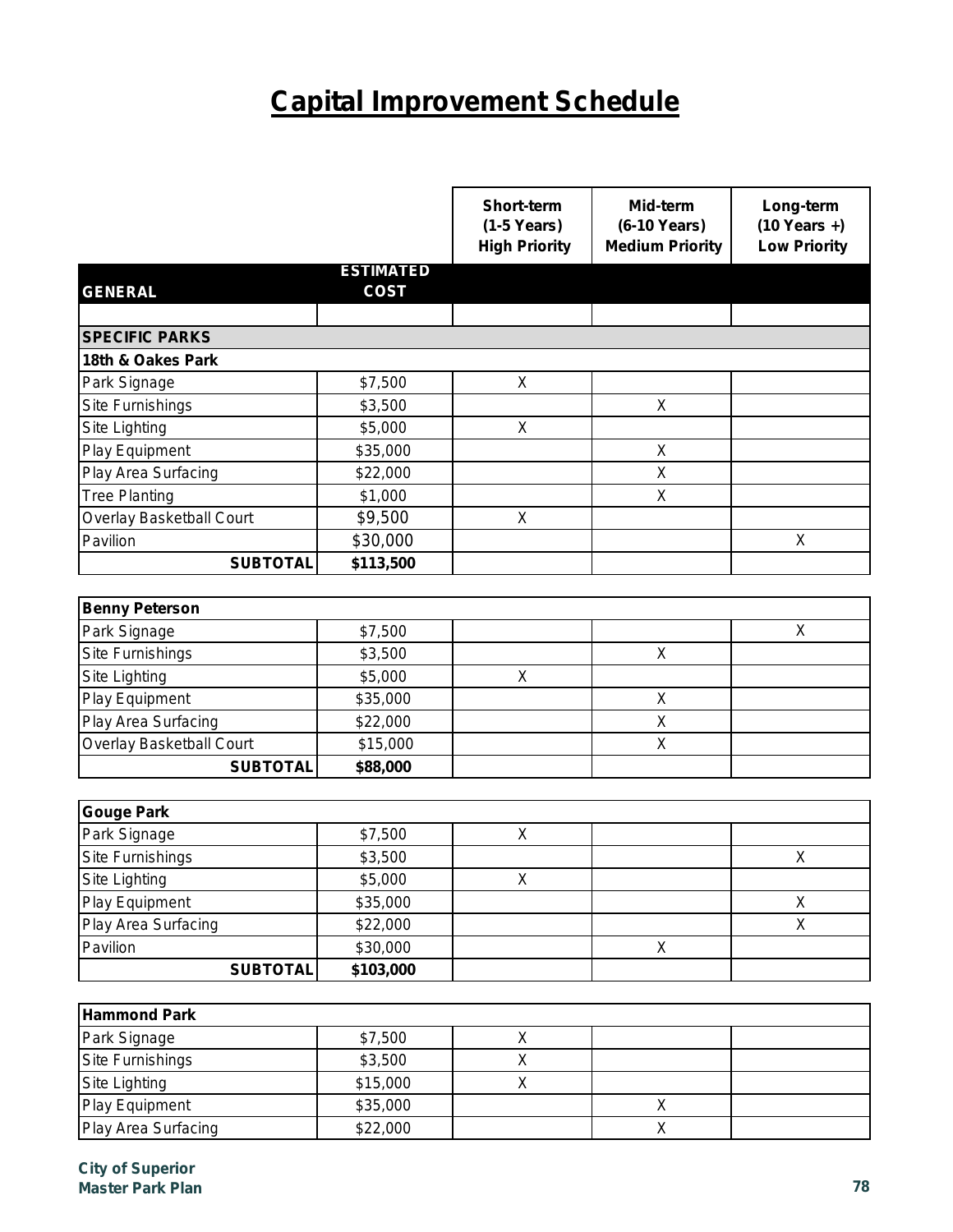|                                             |           | <b>Short-term</b><br>$(1-5$ Years)<br><b>High Priority</b> | Mid-term<br>(6-10 Years)<br><b>Medium Priority</b> | Long-term<br>$(10$ Years +)<br><b>Low Priority</b> |
|---------------------------------------------|-----------|------------------------------------------------------------|----------------------------------------------------|----------------------------------------------------|
| Refurbish Planter                           | \$8,000   |                                                            |                                                    |                                                    |
| <b>Bituminous Walks (Overlay</b><br>Paths)* | \$17,000  | Χ                                                          |                                                    |                                                    |
| Pavilion                                    | \$30,000  |                                                            |                                                    |                                                    |
| <b>Concrete Sidewalks</b>                   | \$30,000  |                                                            |                                                    |                                                    |
| <b>SUBTOTAL</b>                             | \$168,000 |                                                            |                                                    |                                                    |

| Jack Ennis Play Area    |          |  |  |
|-------------------------|----------|--|--|
| Park Signage            | \$7,500  |  |  |
| <b>Site Furnishings</b> | \$3,500  |  |  |
| Play Equipment          | \$35,000 |  |  |
| <b>SUBTOTALI</b>        | \$46,000 |  |  |

| <b>Red Barn</b>               |           |  |  |  |
|-------------------------------|-----------|--|--|--|
| Park Signage                  | \$7,500   |  |  |  |
| Site Lighting/Athletics       | \$68,000  |  |  |  |
| <b>Tree Plantings</b>         | \$3,000   |  |  |  |
| Warming Shelter 40' X 20"     | \$100,000 |  |  |  |
| <b>Relocate Skating Rinks</b> | \$20,000  |  |  |  |
| <b>SUBTOTAL</b>               | \$198,500 |  |  |  |

| <b>Rotary Pavilion/Trail Head</b> |         |  |  |  |
|-----------------------------------|---------|--|--|--|
| <b>Site Furnishings</b>           | \$3,500 |  |  |  |
| Site Lighting                     | \$5,000 |  |  |  |
| <b>SUBTOTAL</b>                   | \$8,500 |  |  |  |

| <b>Allouez Park</b>          |           |  |  |  |
|------------------------------|-----------|--|--|--|
| Park Signage                 | \$7,500   |  |  |  |
| Parking, Basketball & Tennis |           |  |  |  |
| <b>Courts</b>                | \$75,000  |  |  |  |
| Warming Shelter 40' x 20'    | \$100,000 |  |  |  |
| <b>SUBTOTAL</b>              | \$182,500 |  |  |  |

| <b>Carl Gullo Park</b>        |          |   |   |  |
|-------------------------------|----------|---|---|--|
| Park Signage (2)              | \$15,000 | v |   |  |
| Site Furnishings              | \$3,500  |   |   |  |
| Site Lighting                 | \$15,000 | Х |   |  |
| Play Equipment                | \$35,000 |   |   |  |
| Play Area Surfacing           | \$22,000 |   |   |  |
| Resurface Tennis & Basketball |          |   |   |  |
| <b>Courts</b>                 | \$60,000 |   | Х |  |
| Bituminous Walks*             | \$12,500 |   |   |  |
| Replace Pavilion, Shelter     | \$30,000 |   |   |  |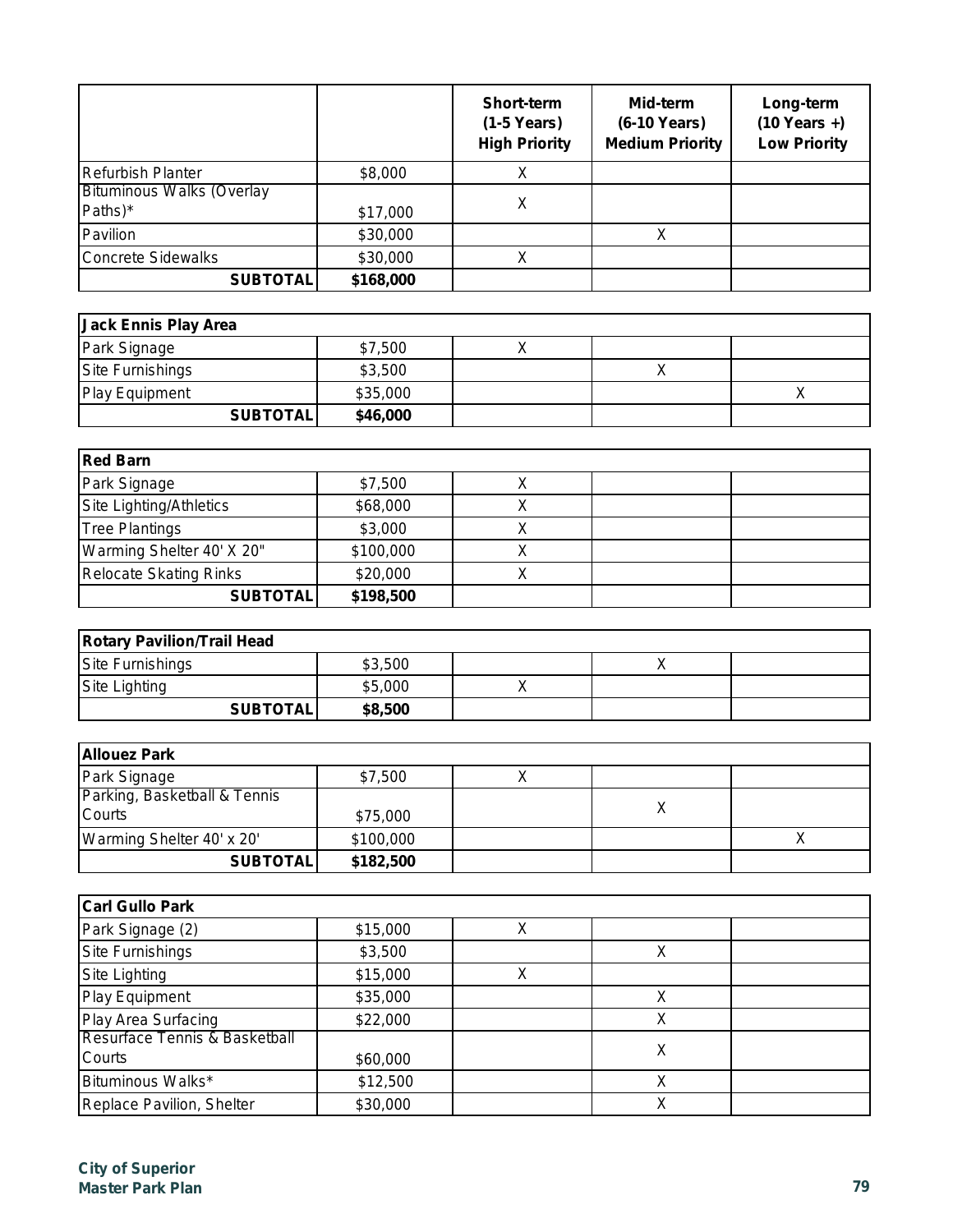|                                                   |           | <b>Short-term</b><br>(1-5 Years)<br><b>High Priority</b> | Mid-term<br>(6-10 Years)<br><b>Medium Priority</b> | Long-term<br>$(10$ Years +)<br><b>Low Priority</b> |
|---------------------------------------------------|-----------|----------------------------------------------------------|----------------------------------------------------|----------------------------------------------------|
| New 20' Diameter Open Shelter<br>w/ Concrete Base | \$34,000  |                                                          |                                                    |                                                    |
| <b>SUBTOTAL</b>                                   | \$227,000 |                                                          |                                                    |                                                    |

| <b>East End Tennis Courts/Convert to Dog Park</b> |           |   |  |  |
|---------------------------------------------------|-----------|---|--|--|
| Park Sign                                         | \$7,500   | Λ |  |  |
| <b>Parking Development</b>                        | \$18,000  | ∧ |  |  |
| Site Furnishings                                  | \$3,500   |   |  |  |
| Fencing (4' and 6')                               | \$30,000  | Χ |  |  |
| Concrete Walks                                    | \$24,000  | х |  |  |
| <b>Tree Plantings</b>                             | \$5,500   | X |  |  |
| Pavilion/Shelter                                  | \$30,000  |   |  |  |
| <b>SUBTOTAL</b>                                   | \$118,500 |   |  |  |

| <b>Kelly Park</b>               |           |   |   |  |
|---------------------------------|-----------|---|---|--|
| Park Signage                    | \$7,500   | Х |   |  |
| <b>Site Furnishings</b>         | \$3,500   |   | Χ |  |
| Site Lighting                   | \$5,000   | Χ |   |  |
| <b>Play Equipment</b>           | \$35,000  |   | X |  |
| Play Area Surfacing             | \$22,000  |   | Χ |  |
| <b>Tree Plantings</b>           | \$1,000   |   | Χ |  |
| Pavilion                        | \$30,000  |   | X |  |
| Concrete Sidewalks              | \$36,000  |   | Χ |  |
| <b>Overlay Bituminous Paths</b> | \$18,700  |   | Χ |  |
| <b>SUBTOTAL</b>                 | \$158,700 |   |   |  |

| <b>Pattison Skate Area</b> |          |  |  |  |
|----------------------------|----------|--|--|--|
| Park Signage               | \$7,500  |  |  |  |
| <b>Tree Plantings</b>      | \$5,500  |  |  |  |
| Sidewalks                  | \$17,000 |  |  |  |
| <b>SUBTOTAL</b>            | \$30,000 |  |  |  |

| <b>Veterans Memorial Park</b> |           |   |   |   |  |
|-------------------------------|-----------|---|---|---|--|
| Park Signage                  | \$7,500   | X |   |   |  |
| <b>Site Furnishings</b>       | \$3,500   |   | Χ |   |  |
| Site Lighting                 | \$5,000   | Χ |   |   |  |
| Play Equipment                | \$35,000  |   | Χ |   |  |
| Play Area Surfacing           | \$22,000  |   | X |   |  |
| <b>Tree Plantings</b>         | \$1,000   |   | X |   |  |
| <b>Field Improvements</b>     | \$110,000 |   |   | Χ |  |
| <b>Flag Pole</b>              | \$2,500   | Χ |   |   |  |
| Resurface Basketball Court &  |           |   |   |   |  |
| <b>Add Bleachers</b>          | \$20,000  |   | Χ |   |  |
| <b>SUBTOTAL</b>               | \$206,500 |   |   |   |  |

*City of Superior Master Park Plan 80*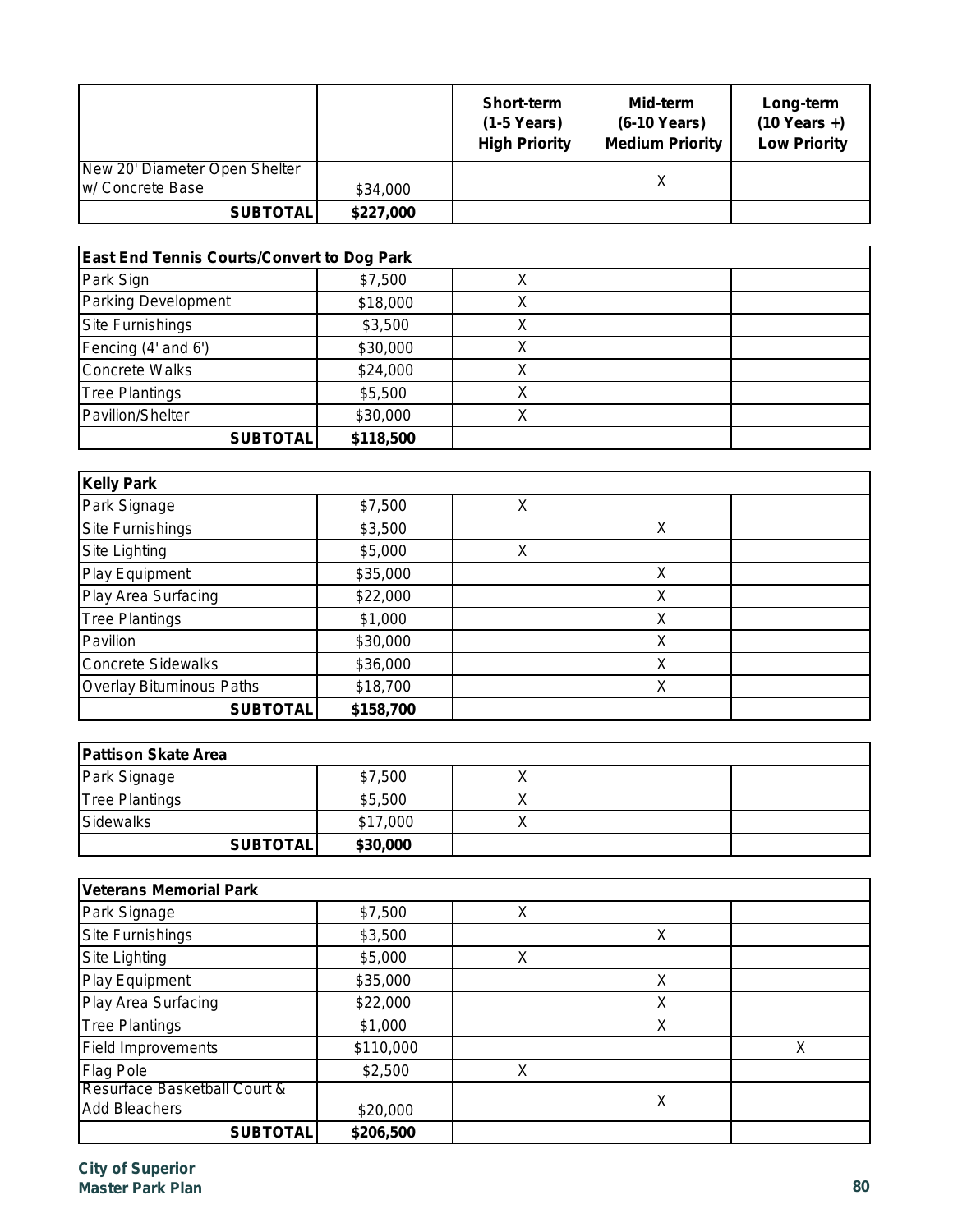|                                                               |           | <b>Short-term</b><br>$(1-5$ Years)<br><b>High Priority</b> | Mid-term<br>(6-10 Years)<br><b>Medium Priority</b> | Long-term<br>$(10$ Years +)<br><b>Low Priority</b> |
|---------------------------------------------------------------|-----------|------------------------------------------------------------|----------------------------------------------------|----------------------------------------------------|
| <b>Wade Bowl Park</b>                                         |           |                                                            |                                                    |                                                    |
| Park Signage                                                  | \$7,500   | Χ                                                          |                                                    |                                                    |
| Site Furnishings                                              | \$3,500   | Χ                                                          |                                                    |                                                    |
| Site Lighting                                                 | \$5,000   | Χ                                                          |                                                    |                                                    |
| Play Equipment                                                | \$35,000  | Χ                                                          |                                                    |                                                    |
| Play Area Surfacing                                           | \$22,000  | X                                                          |                                                    |                                                    |
| <b>Tree Plantings</b>                                         | \$1,000   |                                                            | $\mathsf X$                                        |                                                    |
| Splash Water Park                                             | \$50,000  |                                                            | X                                                  |                                                    |
| New Open Shelter                                              | \$30,000  |                                                            | $\sf X$                                            |                                                    |
| <b>Ball Field Improvements</b>                                | \$150,000 |                                                            |                                                    | X                                                  |
| Pave Parking Lot                                              | \$62,500  |                                                            |                                                    | X                                                  |
| <b>SUBTOTAL</b>                                               | \$366,500 |                                                            |                                                    |                                                    |
|                                                               |           |                                                            |                                                    |                                                    |
| <b>Webster Park</b>                                           |           |                                                            |                                                    |                                                    |
| Park Signage                                                  | \$7,500   | X                                                          |                                                    |                                                    |
| Site Furnishings                                              | \$3,500   |                                                            | $\mathsf{X}$                                       |                                                    |
| Site Lighting                                                 | \$5,000   | X                                                          |                                                    |                                                    |
| Play Equipment                                                | \$35,000  |                                                            | $\sf X$                                            |                                                    |
| Play Area Surfacing                                           | \$22,000  |                                                            | $\mathsf X$                                        |                                                    |
| <b>Tree Plantings</b>                                         | \$1,000   |                                                            | X                                                  |                                                    |
| New Open Shelter                                              | \$30,000  |                                                            |                                                    | X                                                  |
| <b>SUBTOTAL</b>                                               | \$104,000 |                                                            |                                                    |                                                    |
|                                                               |           |                                                            |                                                    |                                                    |
| <b>Bear Creek Park</b>                                        |           |                                                            |                                                    |                                                    |
| Park Signage (Refurbish)                                      | \$15,500  |                                                            | $\sf X$                                            |                                                    |
| Site Furnishings                                              | \$3,500   |                                                            | X                                                  |                                                    |
| Site Lighting                                                 | \$5,000   | X                                                          |                                                    |                                                    |
| <b>Play Equipment</b>                                         | \$35,000  |                                                            | X                                                  |                                                    |
| Play Area Surfacing                                           | \$22,000  |                                                            | X                                                  |                                                    |
| <b>Tree Plantings</b>                                         | \$1,000   |                                                            | X                                                  |                                                    |
| Backstop                                                      | \$14,500  |                                                            | X                                                  |                                                    |
| New Open Shelter                                              | \$30,000  |                                                            |                                                    | X                                                  |
| <b>Ball Field Improvements</b><br>Refurbish Hillside Bleacher | \$135,000 |                                                            |                                                    | $\mathsf{X}$                                       |
| Seating                                                       | \$50,000  |                                                            |                                                    | X                                                  |
|                                                               | \$311,500 |                                                            |                                                    |                                                    |

| <b>Billings Park Civic Association Park</b> |          |  |  |  |
|---------------------------------------------|----------|--|--|--|
| Park Signage                                | \$7,500  |  |  |  |
| Site Furnishings                            | \$3,500  |  |  |  |
| Site Lighting                               | \$5,000  |  |  |  |
| Play Equipment                              | \$35,000 |  |  |  |
| <b>Play Area Surfacing</b>                  | \$22,000 |  |  |  |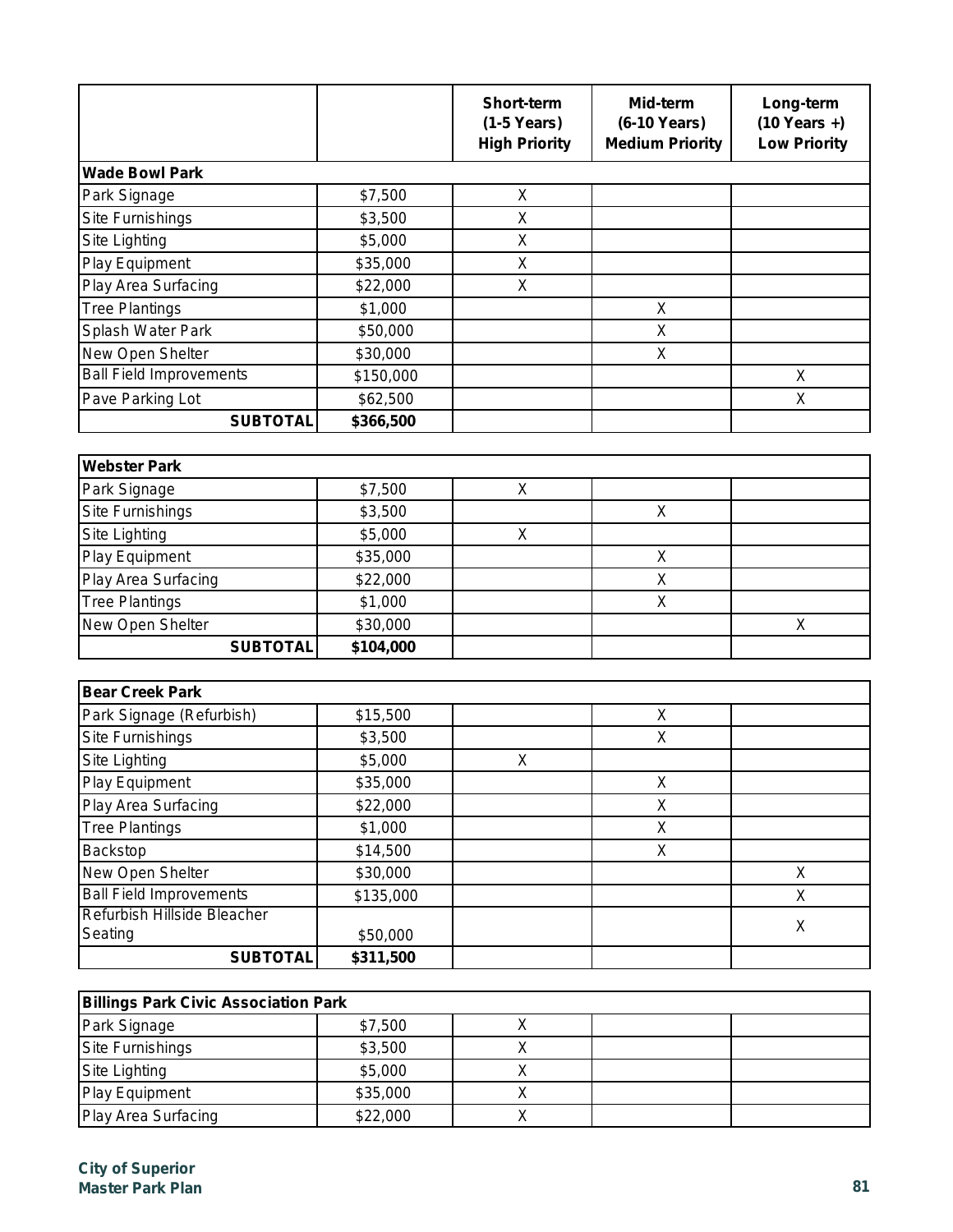|                                           |           | Short-term<br>$(1-5$ Years)<br><b>High Priority</b> | Mid-term<br>(6-10 Years)<br><b>Medium Priority</b> | Long-term<br>$(10$ Years +)<br><b>Low Priority</b> |
|-------------------------------------------|-----------|-----------------------------------------------------|----------------------------------------------------|----------------------------------------------------|
| <b>Tree Plantings</b>                     | \$3,000   | X                                                   |                                                    |                                                    |
| New Open Shelter                          | \$30,000  | X                                                   |                                                    |                                                    |
| <b>Susens Football Field</b>              | \$70,000  | X                                                   |                                                    |                                                    |
| Fence (4' and 6')                         | \$60,000  | X                                                   |                                                    |                                                    |
| Bleachers, 500 Seats                      | \$100,000 |                                                     | X                                                  |                                                    |
| <b>Pavement Walks and Bleacher</b><br>Pad | \$80,000  |                                                     | X                                                  |                                                    |
| <b>Sports Field Lighting</b>              | \$150,000 |                                                     | X                                                  |                                                    |
| <b>Shelter with Restrooms</b>             | \$150,000 |                                                     | X                                                  |                                                    |
| <b>Field Irrigation</b>                   | \$30,000  |                                                     | X                                                  |                                                    |
| <b>SUBTOTAL</b>                           | \$746,000 |                                                     |                                                    |                                                    |

| <b>Central Park</b>                                   |           |   |   |  |
|-------------------------------------------------------|-----------|---|---|--|
| Park Signage (3)                                      | \$22,500  | X |   |  |
| <b>Site Furnishings</b>                               | \$3,500   |   | X |  |
| Site Lighting                                         | \$5,000   | X |   |  |
| Play Equipment                                        | \$35,000  | X |   |  |
| Play Area Surfacing                                   | \$22,000  | X |   |  |
| <b>Tree Plantings</b>                                 | \$1,000   |   | X |  |
| New Open Shelter                                      | \$30,000  |   | X |  |
| <b>Tennis Courts</b>                                  | \$26,000  |   | X |  |
| Disc Golf Course                                      | \$12,000  | X |   |  |
| <b>Repave Paths</b>                                   | \$48,000  | X |   |  |
| <b>Light Trail, New Fixtures (NW</b><br>Side of Park) | \$60,000  | X |   |  |
| <b>Existing Path New Light Source</b>                 | \$5,000   | X |   |  |
| <b>SUBTOTAL</b>                                       | \$270,000 |   |   |  |

| <b>Hayes Court Complex Ball Fields</b> |           |   |   |  |  |
|----------------------------------------|-----------|---|---|--|--|
| Park Signage                           | \$7,500   |   | X |  |  |
| <b>Site Furnishings</b>                | \$3,500   |   | X |  |  |
| Site Lighting                          | \$5,000   |   | X |  |  |
| Play Equipment                         | \$35,000  |   | X |  |  |
| Play Area Surfacing                    | \$22,000  |   | X |  |  |
| <b>Tree Plantings</b>                  | \$1,000   |   | X |  |  |
| City Parking Plan                      | \$150,000 | X |   |  |  |
| <b>Babe Ruth Field:</b>                |           |   |   |  |  |
| Bleachers, 100 Seats                   | \$24,000  |   | X |  |  |
| <b>Irrigation</b>                      | \$30,000  |   | X |  |  |
| Concession 960 S.F.                    | \$100,000 | X |   |  |  |
| Announcer's Booth                      | \$28,000  |   | X |  |  |
| Field #1 & #2:                         |           |   |   |  |  |
| Scoreboards (2)                        | \$60,000  |   | X |  |  |
| Lighting                               | \$160,000 |   | X |  |  |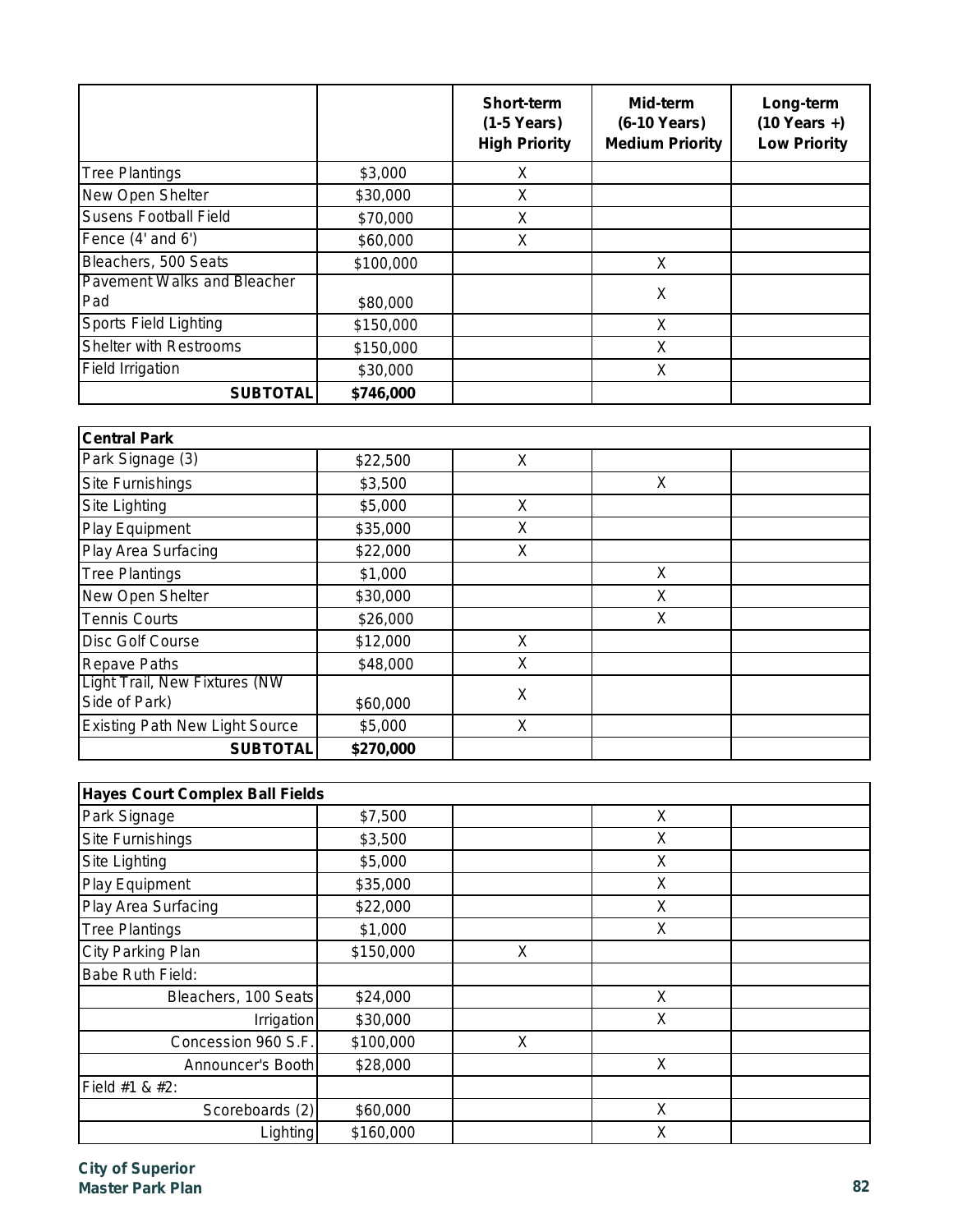|                      |             | <b>Short-term</b><br>$(1-5$ Years)<br><b>High Priority</b> | Mid-term<br>(6-10 Years)<br><b>Medium Priority</b> | Long-term<br>$(10$ Years +)<br><b>Low Priority</b> |
|----------------------|-------------|------------------------------------------------------------|----------------------------------------------------|----------------------------------------------------|
| Irrigation           | \$50,000    |                                                            | X                                                  |                                                    |
| Liebaert Field:      |             |                                                            |                                                    |                                                    |
| Lighting             | \$100,000   |                                                            | X                                                  |                                                    |
| Fencing              | \$10,000    |                                                            | X                                                  |                                                    |
| Irrigation           | \$30,000    |                                                            | X                                                  |                                                    |
| Restroom 960 S.F.    | \$150,000   | X                                                          |                                                    |                                                    |
| Women's Field:       |             |                                                            |                                                    |                                                    |
| Bleachers, 100 Seats | \$20,000    |                                                            | X                                                  |                                                    |
| Fencing              | \$10,000    |                                                            | X                                                  |                                                    |
| Irrigation           | \$25,000    |                                                            | X                                                  |                                                    |
| Flag Pole            | \$2,500     |                                                            | X                                                  |                                                    |
| <b>SUBTOTAL</b>      | \$1,023,500 |                                                            |                                                    |                                                    |

| <b>Heritage Park</b>     |           |   |   |   |
|--------------------------|-----------|---|---|---|
| Park Signage             | \$7,500   | Х |   |   |
| Site Furnishings         | \$3,500   |   | Χ |   |
| Site Lighting            | \$5,000   | Χ |   |   |
| Play Equipment           | \$35,000  |   | X |   |
| Play Area Surfacing      | \$22,000  |   | Χ |   |
| <b>Tree Plantings</b>    | \$1,000   |   | Χ |   |
| New Skate Park           | \$175,000 |   |   | Х |
| <b>Tennis Courts</b>     | \$26,000  |   |   | Х |
| <b>Basketball Courts</b> | \$11,800  |   |   | Χ |
| <b>BMX</b> Area          | \$25,000  |   |   | Х |
| <b>SUBTOTAL</b>          | \$311,800 |   |   |   |

| <b>Petroske Complex</b>         |           |   |   |   |
|---------------------------------|-----------|---|---|---|
| Park Signage                    | \$7,500   | X |   |   |
| Site Furnishings                | \$3,500   | X |   |   |
| Site Lighting                   | \$5,000   | X |   |   |
| Lighting Field #1               | \$150,000 |   |   | X |
| Field #1 Improvements           | \$135,000 |   | X |   |
| Play Equipment                  | \$35,000  |   | Х |   |
| Play Area Surfacing             | \$22,000  |   | X |   |
| <b>Tree Plantings</b>           | \$1,000   |   | X |   |
| <b>Replace Pavilion/Shelter</b> | \$30,000  |   |   | Χ |
| <b>Bleachers</b>                | \$30,000  |   | X |   |
| <b>Bituminous Walks</b>         | \$28,000  |   | Χ |   |
| <b>SUBTOTAL</b>                 | \$447,000 |   |   |   |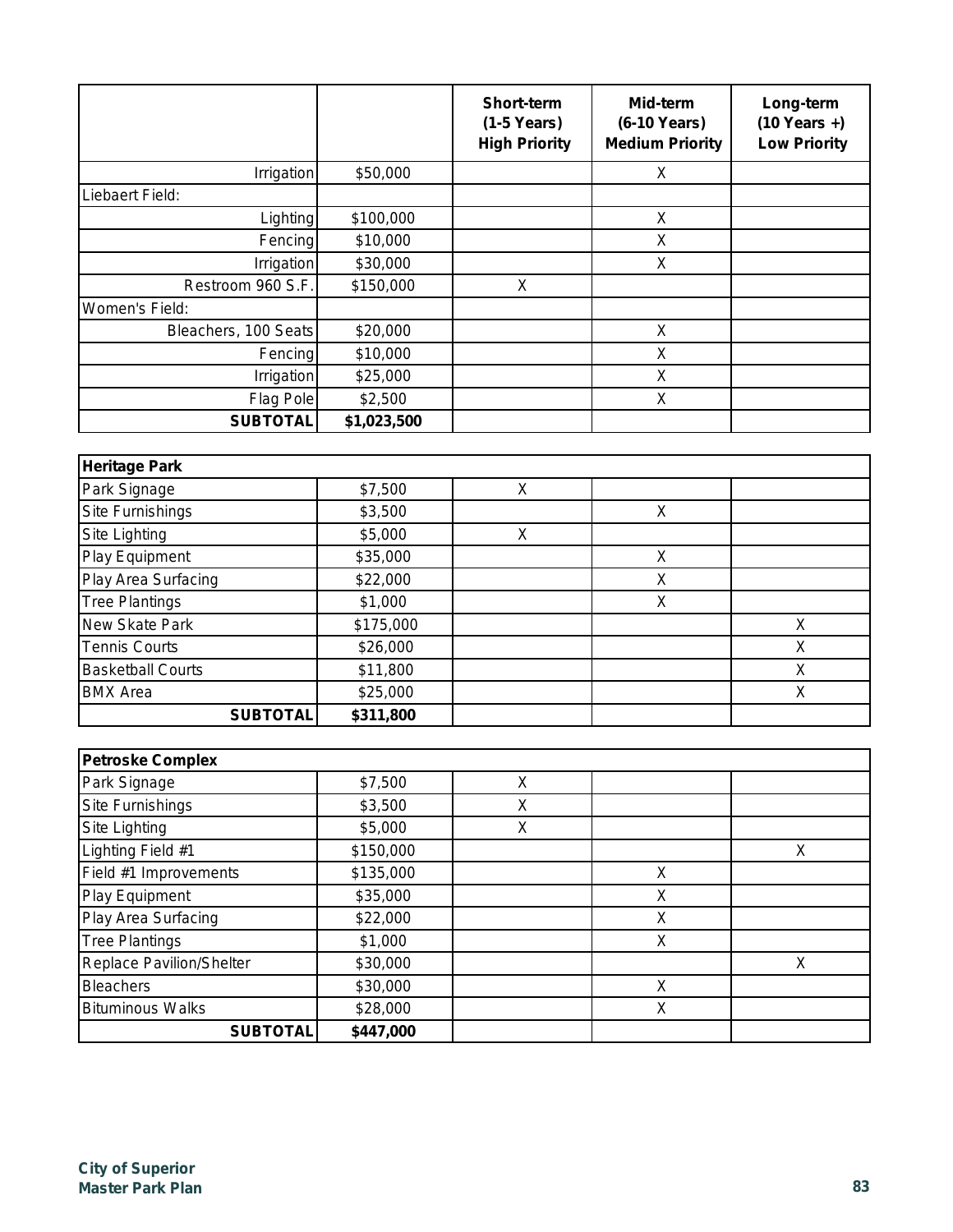|                               |           | <b>Short-term</b><br>$(1-5$ Years)<br><b>High Priority</b> | Mid-term<br>(6-10 Years)<br><b>Medium Priority</b> | Long-term<br>$(10$ Years +)<br><b>Low Priority</b> |
|-------------------------------|-----------|------------------------------------------------------------|----------------------------------------------------|----------------------------------------------------|
| <b>Osaugie Trail</b>          |           |                                                            |                                                    |                                                    |
| Trail Lighting (Qty 35)       | \$125,000 |                                                            |                                                    |                                                    |
| <b>Overlay Existing Trail</b> | \$570,000 |                                                            |                                                    |                                                    |
| <b>SUBTOTAL</b>               | \$695,000 |                                                            |                                                    |                                                    |

| Loons-Foot Boat Launch   |          |  |  |  |
|--------------------------|----------|--|--|--|
| Parking Expansion        | \$20,000 |  |  |  |
| Osaugie Trail Relocation | \$20,000 |  |  |  |
| <b>Tree Planting</b>     | \$2,000  |  |  |  |
| <b>SUBTOTAL</b>          | \$42,000 |  |  |  |

| <b>Harbor View Park/Fishing Platform</b> |           |   |  |  |
|------------------------------------------|-----------|---|--|--|
| <b>Site Furnishings</b>                  | \$3,500   |   |  |  |
| Site Lighting                            | \$5,000   | Χ |  |  |
| Play Equipment                           | \$70,000  |   |  |  |
| Play Area Surfacing                      | \$44,000  |   |  |  |
| Overlay Bituminous Paved Area            | \$58,500  |   |  |  |
| <b>Pavement Markings</b>                 | \$5,000   |   |  |  |
| <b>Waterfront Signs</b>                  | \$30,000  |   |  |  |
| Replace Fishing Platform                 | \$200,000 |   |  |  |
| <b>SUBTOTAL</b>                          | \$416,000 |   |  |  |

| <b>Baker's Island</b>                 |          |  |  |
|---------------------------------------|----------|--|--|
| <b>Establish Water Lateral Access</b> | \$15,000 |  |  |
| Improve Electricity                   | \$25,000 |  |  |
| <b>SUBTOTALI</b>                      | \$40,000 |  |  |

| <b>Baker's Island Boat Launch</b>              |           |   |   |  |
|------------------------------------------------|-----------|---|---|--|
| Park Signage                                   | \$7,500   |   |   |  |
| Site Furnishings                               | \$3,500   |   | Χ |  |
| Site Lighting                                  | \$5,000   |   |   |  |
| New Launch Pad                                 | \$20,000  | Χ |   |  |
| <b>New Docks</b>                               | \$15,000  | Χ |   |  |
| <b>Fishing Cleaning Station</b><br>(Refurbish) | \$10,000  | X |   |  |
| <b>Overlay Existing Parking Lot</b>            | \$125,000 | X |   |  |
| <b>SUBTOTAL</b>                                | \$186,000 |   |   |  |

| <b>Billings Park</b> |             |  |  |
|----------------------|-------------|--|--|
| Phase 1              | \$1,916,328 |  |  |
| Phase 2              | \$616,827   |  |  |
| <b>SUBTOTAL</b>      | \$2,533,156 |  |  |